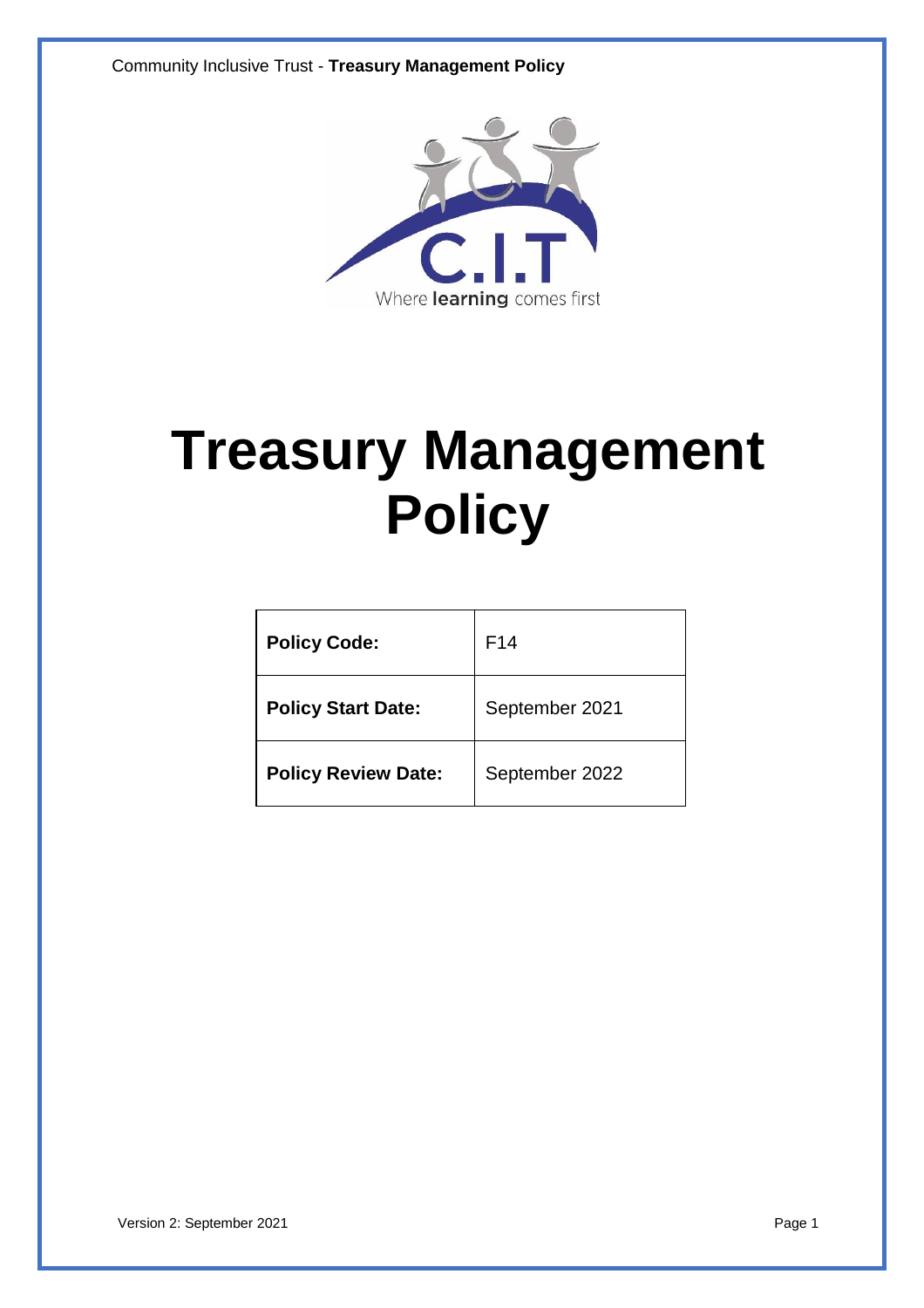# **1. Purpose**

- 1.1 It is the purpose of this policy to ensure the stability of the Trust's financial and organisational operations, so that it has the ability to adjust quickly to changes in financial circumstances, such as large unbudgeted expenditure, cyclical maintenance and working capital.
- 1.2 The Treasury Management policy is required in order to ensure that the management of cash, banking and investment transactions are performed with regard to the risk appetite of the Trust and in compliance with the Academies Financial Handbook. However, regardless of the regulatory requirements, establishing good treasury management will protect the operations of the Trust and contribute to its smooth running, is good practice and forms part of its overall financial control and governance framework.

## **2. Scope**

2.1 This document is to be used as a basis for setting out some principles that the Trust is recommended to adopt and presents a detailed policy that is approved by the Trust Board.

## **3. Responsibilities**

3.1 The CEO and Trust Board have overall responsibility for the security and management of funds. The day to day management of the treasury function is controlled by the CFO. The CFO will liaise with the CEO, FAE and the Trust Board in relation to investment decisions.

#### **4. Principles**

- 4.1 This policy takes into account the following principles:
	- 4.1.1 the management of the Trust's cash flows, banking and investment transactions;
	- 4.1.2 the management of the risks associated with these activities;<br>4.1.3 the pursuit of optimal returns consistent with those risks.
	- the pursuit of optimal returns consistent with those risks.
	- 4.1.4 The objectives of this policy are to ensure that the Trust:
		- 4.1.4.1 maintains sufficient cash balances in its current account to meet its day to day commitments;
		- 4.1.4.2 invests surplus cash to earn an acceptable rate of return without undue risk;
		- 4.1.4.3 complies with the Academies Financial Handbook and ensures that security of funds takes precedence over revenue maximisation;
		- 4.1.4.4 considers spreading risk between differing institutions to reduce risk.

# **5. Cash Flow Forecasts**

5.1 The CFO will prepare and present regular 12 month rolling cash flows to the FAE and the Trust Board to identify expected cash balances throughout the year for investment opportunities and to provide early warning of low cash balances.

#### **6. Borrowing**

6.1 The Trust is not permitted to borrow without prior permission of the Secretary of State. Any requirements for borrowing will be highlighted to the FAE and the Trust Board to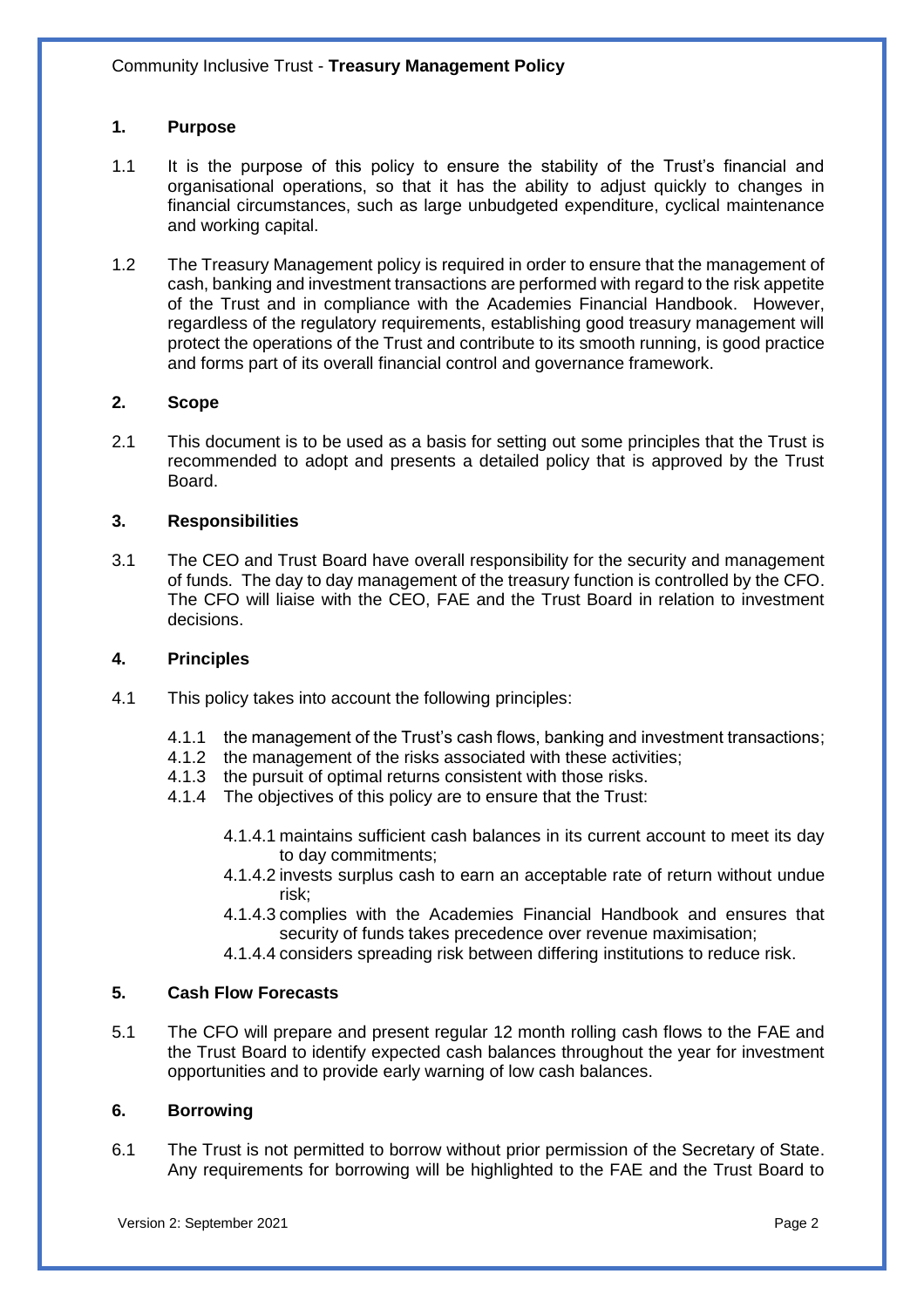obtain prior approval before approaching the Education and Skills Funding Agency (ESFA) for information.

# **7. Deposits and Investments**

- 7.1 The Trust will operate an interest-bearing current account with a bank approved by the Trust Board (currently Lloyds Bank) and maintain sufficient balances to ensure there are adequate liquid funds to cover all immediate and forthcoming financial commitments, including maintaining a sufficient contingency for unexpected payments.
- 7.2 Where applicable, monies surplus to the working requirements shall be invested in low risk deposit accounts or in term deposits in regulated institutions.
- 7.3 The Trust will not invest in property, equities or cryptocurrencies.
- 7.4 The Trust will only deposit funds with bodies protected by the Financial Services Compensation Scheme.
- 7.5 In line with the Academies Financial Handbook, the Board of Trustees may invest to further the Trust's charitable aims, but must ensure investment risk is properly managed. When considering an investment, the Board must:
	- 7.5.1 act within its powers to invest as described in its Articles of Association;
	- 7.5.2 exercise care and skill in investment decisions, taking advice as appropriate from a professional adviser;
	- 7.5.3 ensure investment decisions are in the Trust's best interests;
	- 7.5.4 review the Trust's investments and this policy regularly.

The Board should follow the Charity Commission's guidance: CC14 Charities and investment matters: A guide for trustees. ESFA's approval must be obtained for novel, contentious and/or repercussive investments.

## **8. Limits and Authority**

- 8.1 The Trust Board reserves the powers to:
	- 8.1.1. Give prior approval to the opening of new bank current accounts;
	- 8.1.2. Give prior approval to any bank deposit with a maturity date exceeding six months;
	- 8.1.3. Appoint a financial expert to advise on investments as described in the Trust's Articles of Association.
	- 8.2. The Trust Board delegates authority to the CFO to place deposits in the Community Inclusive Trust's name, at approved institutions (approved by the Trust Board as and when necessary), subject to the agreed limits within this policy. No deposits will be placed without prior agreement with the CEO or other signatory subject to the relevant limits. Authorised bank signatories of the Trust are set out in the Trust's Financial Operating Procedures Handbook.

# **9. Register of Deposits**

- 9.1. The CFO will maintain a register of all deposits/investments held which will record:
	- 9.1.1. Institution with which deposit placed.
	- 9.1.2. Date deposit placed.